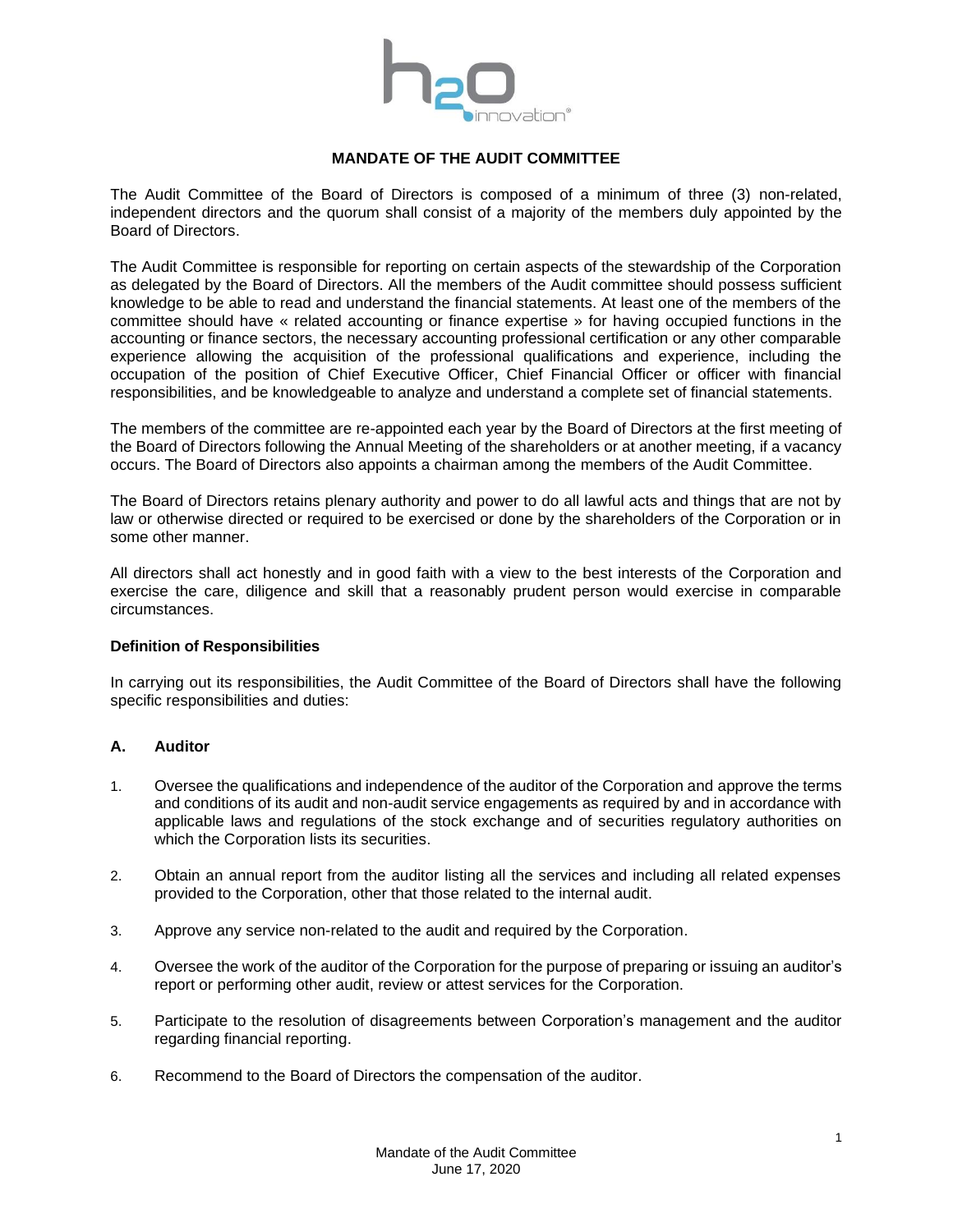

- 7. Review the competency and adequacy of the accounting personnel to discharge the Corporation responsibility with the necessary regulatory bodies in consultation with the President and Chief Executive Officer, the Chief Financial Officer and the auditor.
- 8. Assess the performance of the auditor and ensure the filling of any vacancy in the office of the auditor between annual shareholders' meetings.
- 9. Recommend the annual appointment or, if appropriate, the removal, of the auditor of the Corporation to the Board of Directors of the Corporation for approval.
- 10. Prepare, in consultation with Corporation's management and the auditor, an annual audit plan to determine the work to be done by the auditor and the monitoring of certain aspects of the internal control of the Corporation.
- 11. Meet privately with the auditor on an annual basis or at any time when deemed necessary to review the results of their finding in their internal audit.
- 12. Review and approve the Corporation's hiring policies regarding partners, employees and formers partners and employees of the present and former auditor of the Corporation.

# **B. Internal Controls**

- 13. Review (i) the relevancy of the Corporation's internal controls and procedures implemented to ensure compliance with laws and regulations, and (ii) on an annual basis, the internal control report prepared by the Director – Financial Information.
- 14. Provide the Governance, Remuneration and Risk Committee of the Corporation with any internal control report prepared by the Director – Financial Information with respect to internal controls.
- 15. Oversee the reliability and integrity of accounting principles and practices followed by management, financial statements and other financial reporting, and disclosure practices followed by management.
- 16. Receive, for information purpose, the Corporate Profile Risk Policy of the Corporation, as presented by the management to the Governance, Remuneration and Risks Committee.

## **C. Disclosure Documents**

- 17. Review and recommend to the Board of Directors for approval the annual audited consolidated financial statements of the Corporation, the quarterly un-audited consolidated financial statements of the Corporation, MD&A and annual and interim profit or loss press releases in order to confirm their compliance with applicable laws before their disclosure by the Corporation.
- 18. Review and recommend to the Board of Directors for approval, management's discussion and analyses of financial condition and results of operations, prospectuses, annual information forms, annual reports or other applicable forms, as the case may be, including proxy circulars and proxy statements sent to shareholders of the Corporation, and, any other material disclosure documents as determined by the Board of Directors from time to time.